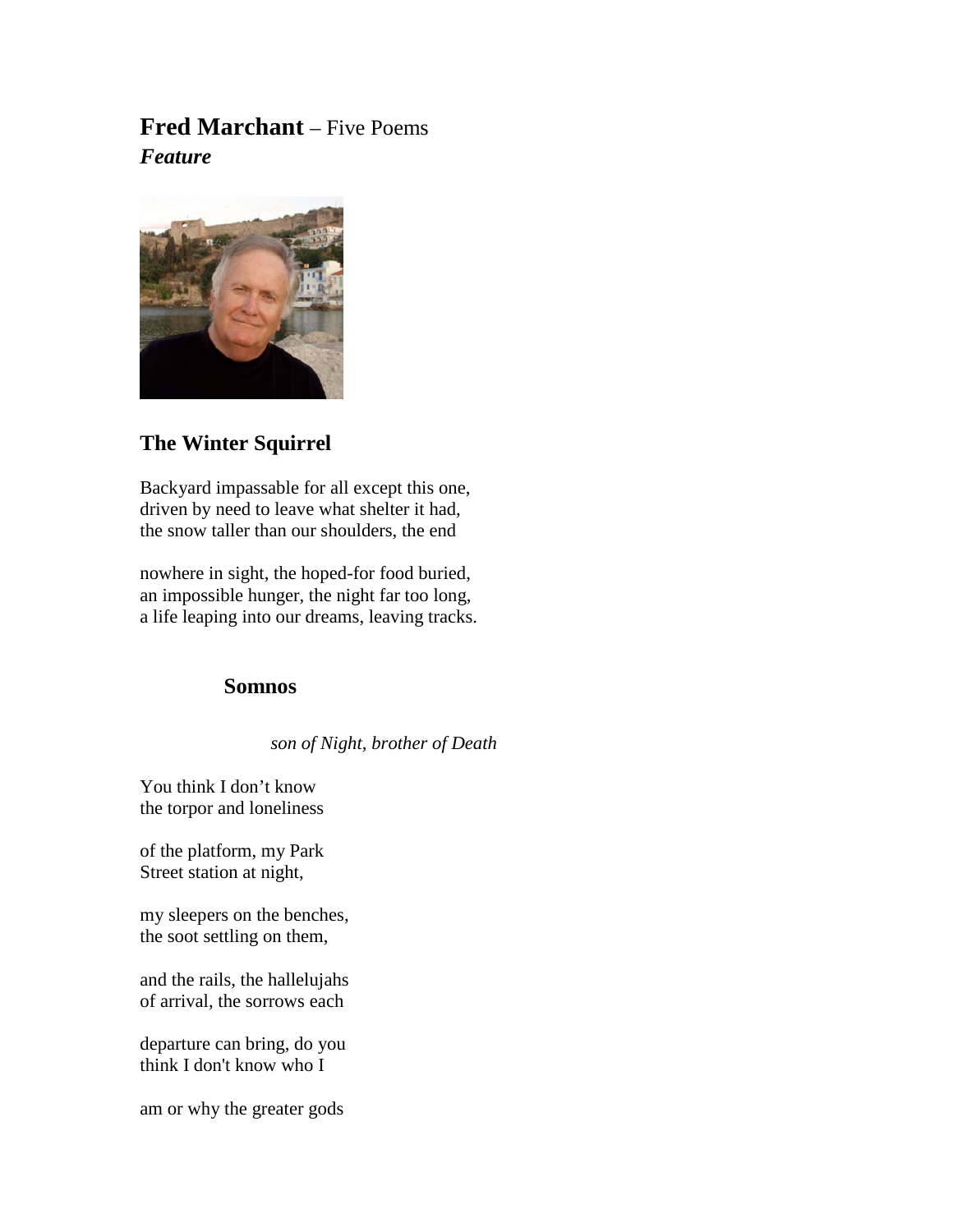have given me the deftness

of being to sleep with one eye open, taught me how

to keep it trained on each of my faithful, my beloveds,

to walk with them in the lucid dream, and to listen to what

they say, or sometimes sing, stretched out on the benches

as if they had forever, which I am here to guarantee they do.

### **Trout**

*a dream in the William Stafford Archives*

I am in the cellar where everything is kept, the spikey, handwritten drafts, and "puttogethers"--manila folders stapled into booklets, the photos of poets in flat, gray, archival boxes, and your letters climbing out of their files everywhere, when I find--I have been looking for it-- the first letter I wrote to you, decades ago, and your gracious note in return, a carbon copy that as I read it again makes me feel as if your hand is on my arm, and I hear you speak softly, though I know what I hear is as much or only a better part of myself:

*we could be like trout holding steady in the onrushing stream, and as this is where we have chosen to live, we will have to open*

*our eyes and face what the words bring us, be grateful for the stones beneath and what little we can see of the sky and forests above;*

*now that we know who we are, and what we hope to do, there is no reason anymore to hurry, the poem says in order to survive*

*in this place we will need to learn first how to breathe underwater*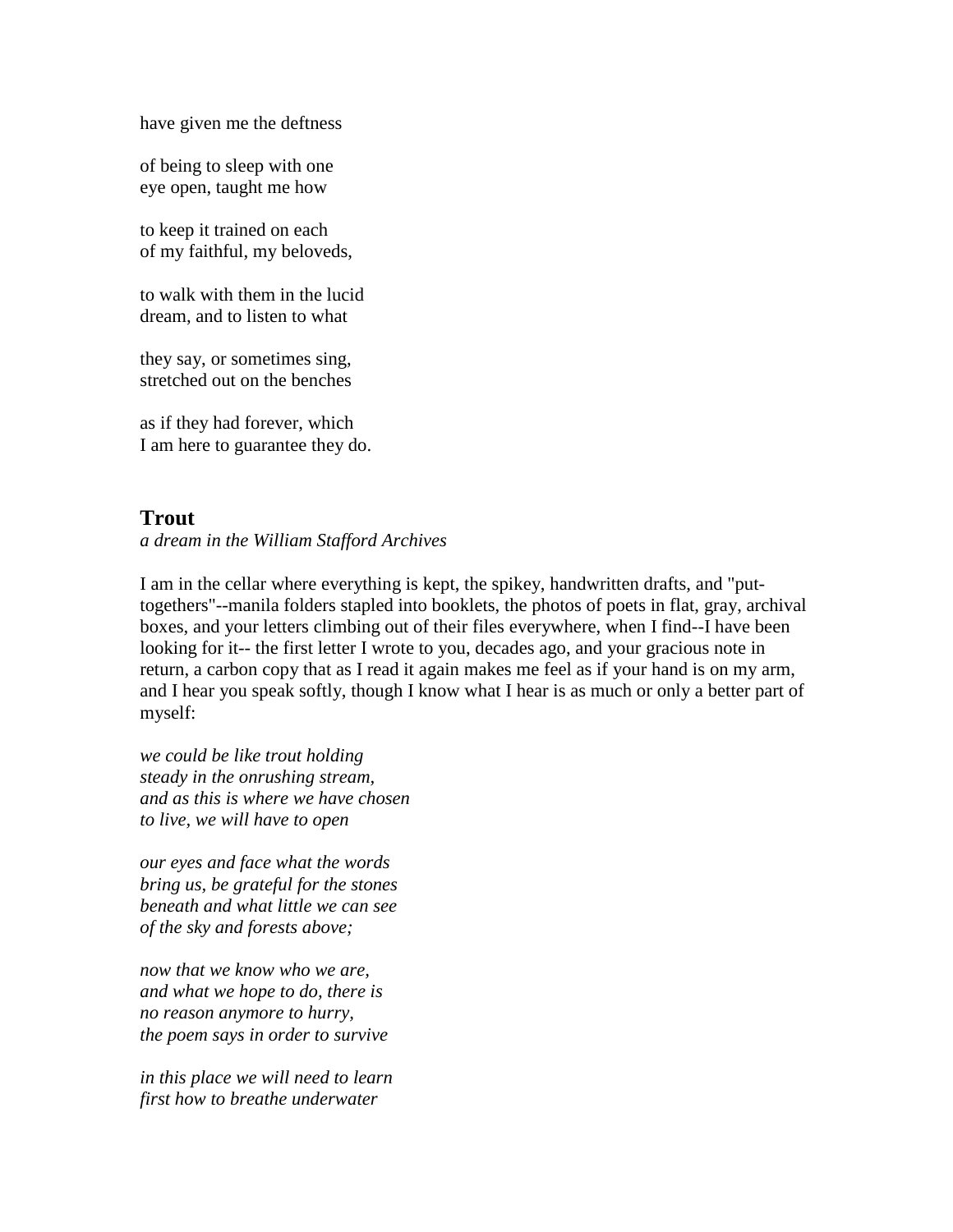### **Be My Be My**

. . . can't read anymore can't follow the tendons of sentences that think they mean something the online headlines that curl like scorpion tails my eyesight that of a fly all globes angles prisms the o-so many selves I see shaving in the mirror, buster, you hear a bump at the window pane? could be the bird of ill omen but more likely the ticker, my moist valves deciding they have had enough . . . oh my love lay your sleeping head on the Leonard Cohen side of my chest, you can hear it really is on closing time but if we move the dial just a hair away from the static and the UFO abductions (which I do earnestly care about) . . we'll find the oldies station, the one that says it airs only hits and more hits all the time . . . *for every kiss you give me, I'll give you three . . .*

#### **Blacksod Bay**

*for John and Ursula Deane*

the swift clouds have parted once again- no, it's more a radiance opening the lens old blue gods can peek through.

 $\sim$ 

so clear now I see across the bay a strip of sand, a low line of mountain, white cottages, dark turf stacked, ready.

 $\sim$ 

bog fuchsia bush dripping from the rain, a flower that knows what beauty is-- & the sunlight never could help but fall for it

 $\sim$ 

late in the day inevitably you hear sheep turn the hillside into mourning. how long, you on the other side, has it been ...

 $\sim$ 

today I watch a blue butterfly find its way--